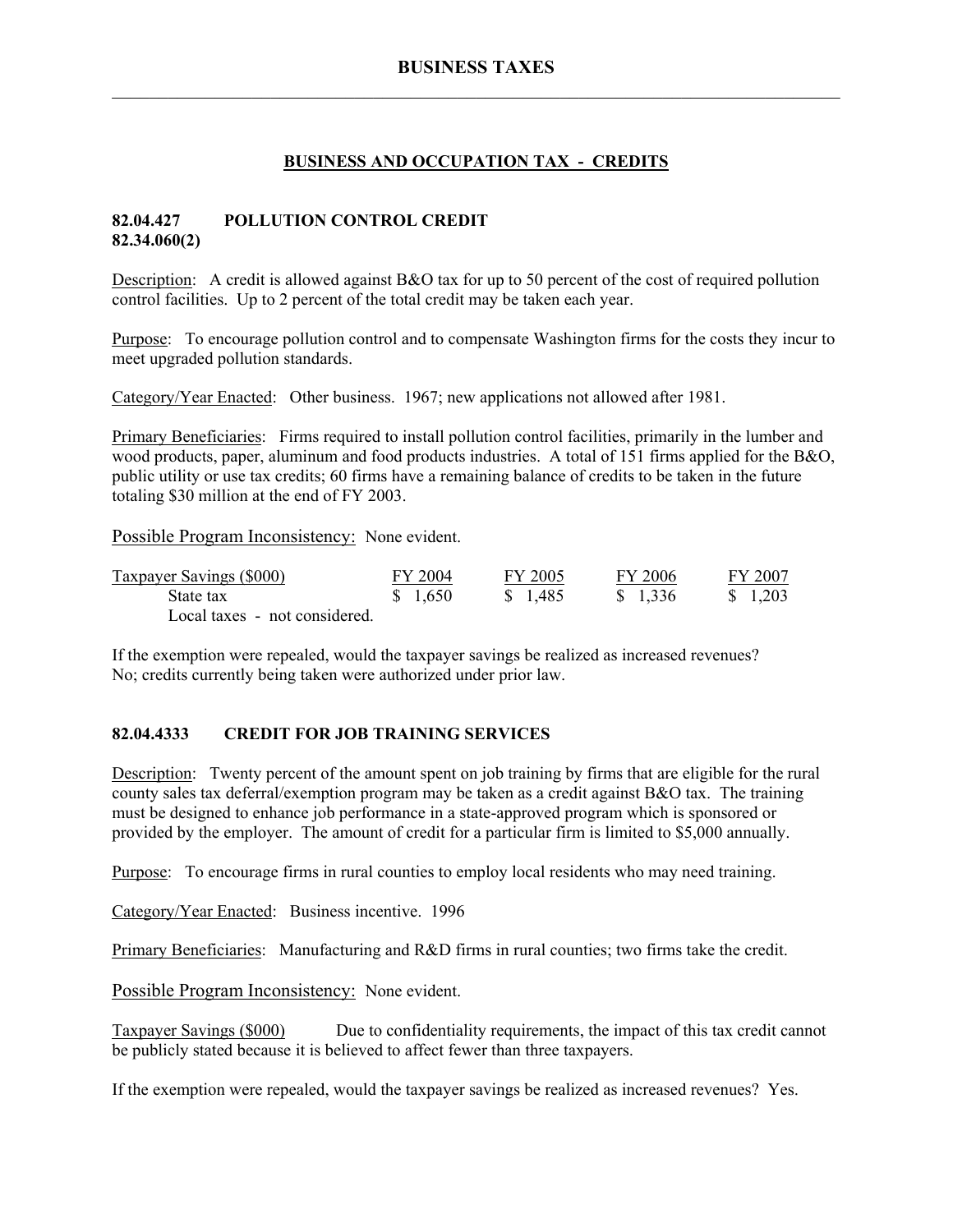## **82.04.434 TESTING AND SAFETY LABORATORIES**

Description: The value of services and information provided to the state of Washington free of charge by a laboratory which tests products for public safety purposes may be credited against B&O tax liability. The laboratory must not be affiliated with any industry group and must be exempt from federal tax.

Purpose: To encourage a testing/safety laboratory of this type to locate in Washington and ensure that these services are available for the safety of Washington residents.

Category/Year Enacted: Business incentive. 1991

Primary Beneficiaries: One firm.

Possible Program Inconsistency: None evident.

Taxpayer Savings (\$000) Due to confidentiality requirements, the impact of this tax credit cannot be publicly stated because it is believed to affect fewer than three taxpayers.

If the exemption were repealed, would the taxpayer savings be realized as increased revenues? Yes.

#### **82.04.440(2&3) MULTIPLE ACTIVITIES TAX CREDIT: INTRASTATE**

Description: This credit allows taxpayers who engage in more than one taxable activity under the B&O tax (e.g., manufacturing and retailing) to credit the tax due on one activity against the other.

Purpose: Until 1987 businesses were taxable under the B&O tax only under a single classification for income associated with a particular activity or product. In that year the U.S. Supreme Court ruled that Washington could not discriminate against firms operating on an interstate basis - intrastate activities were taxed only once whereas interstate activities could potentially be taxed twice. Part of the solution was to subject products produced and sold in the state to tax under both the production and selling categories, but to allow the tax on the production activity to be credited against the selling tax.

Category/Year Enacted: Commerce. 1987

Primary Beneficiaries: Approximately 2,700 firms that produce and sell products within the state.

Possible Program Inconsistency: None evident.

| Taxpayer Savings (\$000)      | FY 2004  | FY 2005          | FY 2006      | FY 2007             |
|-------------------------------|----------|------------------|--------------|---------------------|
| State tax*                    | \$ (180) | $\sqrt{5}$ (197) | $\sqrt{209}$ | $\frac{1}{2}$ (222) |
| Local taxes - not considered. |          |                  |              |                     |

\*Since the manufacturing/extracting tax rate (0.484%) is higher than the retailing rate (0.471%), retail firms are not able to credit the entire amount of the production tax against the selling tax and therefore an overall tax increase could occur compared with just the retailing tax liability.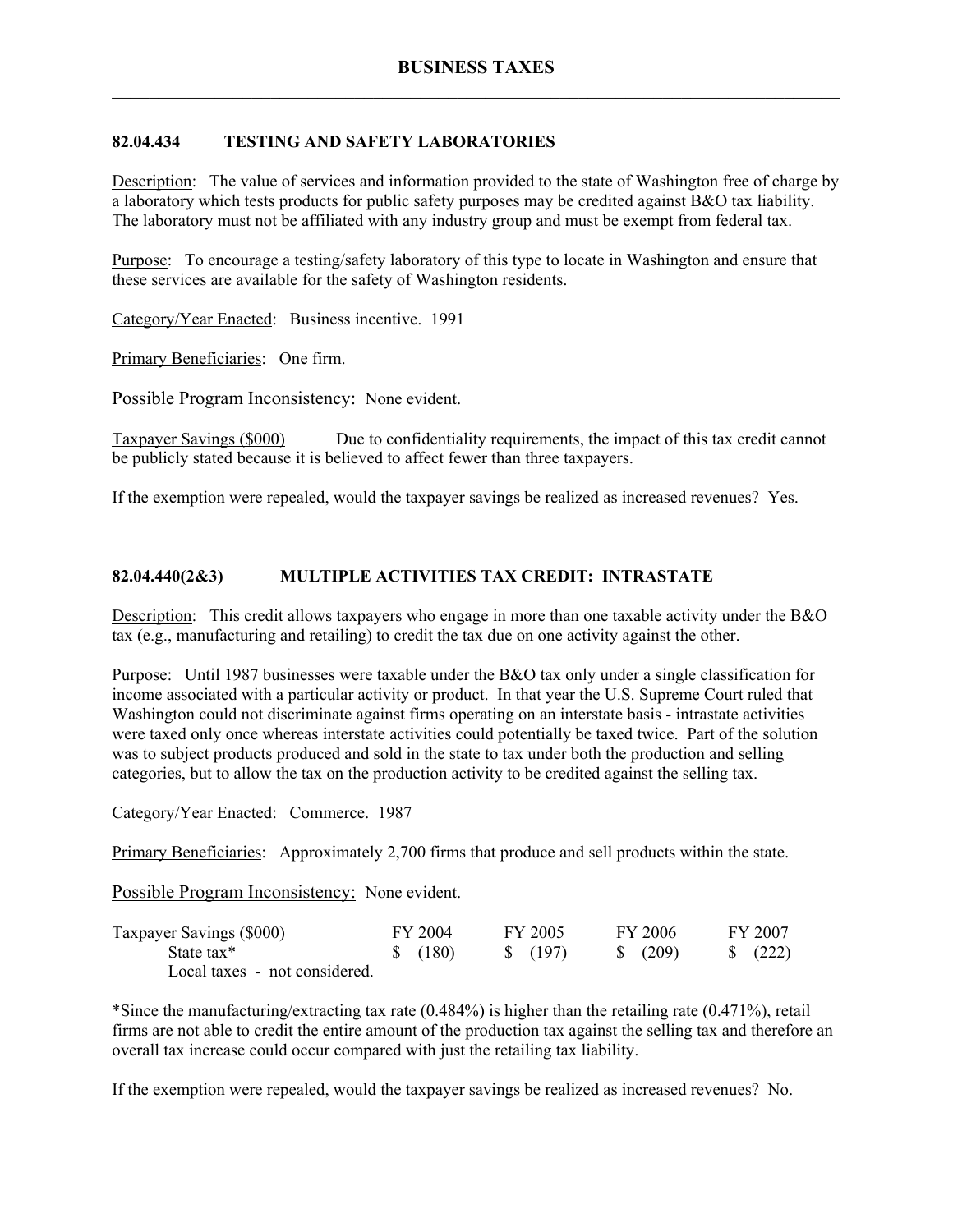## **82.04.440(2&4) MULTIPLE ACTIVITIES TAX CREDIT: INTERSTATE**

Description: This credit allows firms that are subject to state or local gross receipts taxes in other states to credit these taxes against the B&O tax liability on income derived from the same product or activity.

Purpose: Until 1987 businesses were taxable under the B&O tax only under a single classification for income associated with a particular activity or product. In that year the U.S. Supreme Court ruled that Washington could not discriminate against firms operating on an interstate basis - intrastate activities were taxed only once whereas interstate activities could potentially be subject to gross receipts tax in Washington and in the destination state. This 1985 statute was intended to meet a potential adverse Court ruling overturning Washington's gross receipts tax by allowing the other state's gross receipts tax to be credited against Washington's tax.

Category/Year Enacted: Commerce. 1985 and 1987

Primary Beneficiaries: Approximately 40 firms are currently taking this credit.

Possible Program Inconsistency: None evident.

| Taxpayer Savings (\$000)      | FY 2004  | FY 2005  | FY 2006  | FY 2007  |
|-------------------------------|----------|----------|----------|----------|
| State tax                     | \$10,075 | \$11,060 | \$11,735 | \$12.462 |
| Local taxes - not considered. |          |          |          |          |

If the exemption were repealed, would the taxpayer savings be realized as increased revenues? No.

#### **82.04.4451 SMALL BUSINESS CREDIT**

Description: This statute provides a credit against B&O tax due of up to \$35 per month. Firms with computed B&O tax liability of \$35 or less pay no tax. The credit amount is reduced as B&O tax liability exceeds \$35 per month and is phased out completely when the tax liability reaches \$70. In order to simplify calculation of the credit amount, 1997 legislation authorized the Department to prepare a credit table for use by all taxpayers, which applies the credit in \$5 increments.

Purpose: To provide tax relief to small businesses and encourage the growth of new firms.

Category/Year Enacted: Other business. 1994

Primary Beneficiaries: A total of 159,000 firms benefit.

Possible Program Inconsistency: None evident.

| <b>Taxpayer Savings (\$000)</b> | FY 2004  | FY 2005  | FY 2006  | FY 2007  |
|---------------------------------|----------|----------|----------|----------|
| State tax                       | \$21,631 | \$21,749 | \$21,868 | \$21,988 |
| Local taxes - not considered.   |          |          |          |          |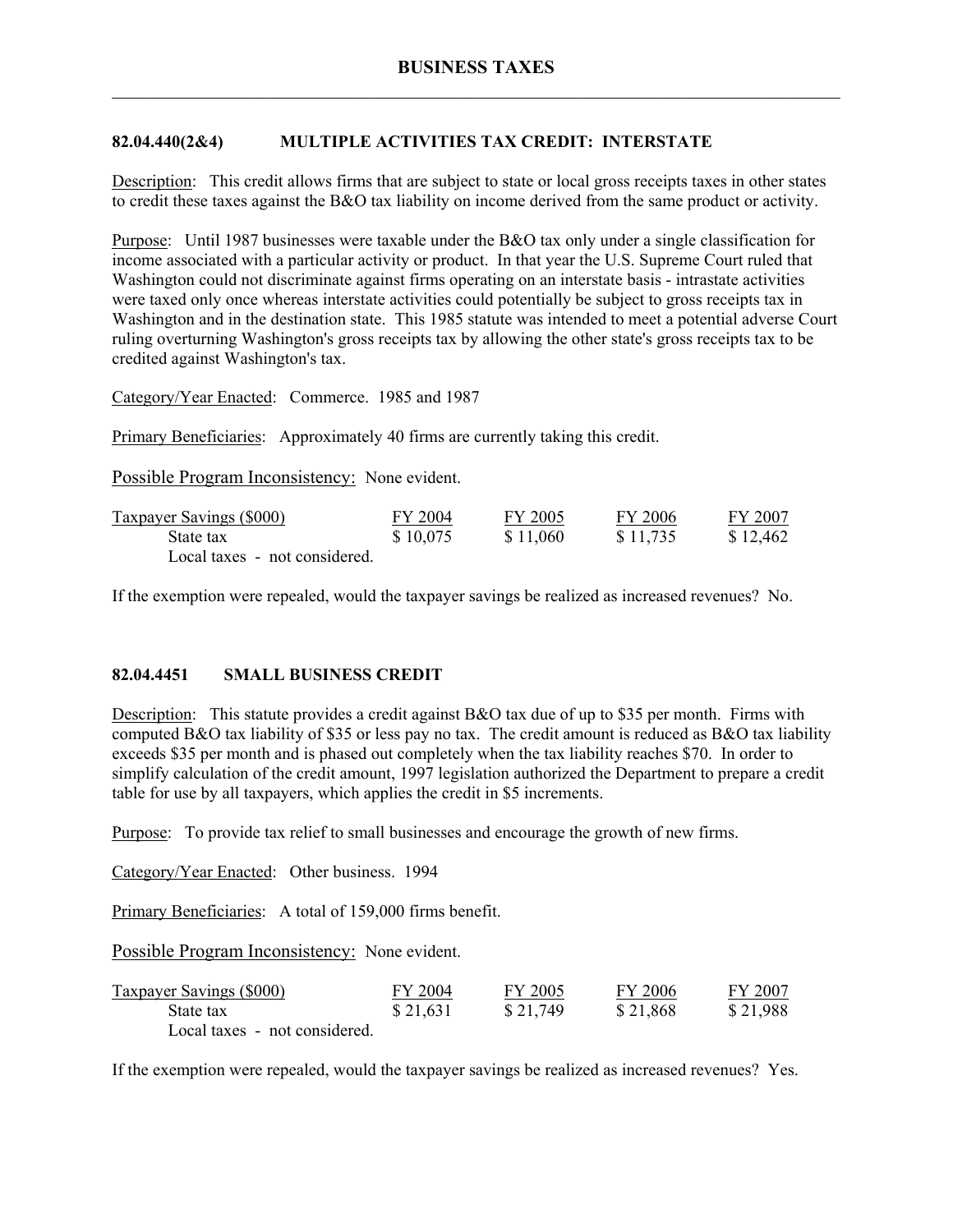# **82.04.4452 RESEARCH AND DEVELOPMENT TAX CREDIT**

Description: A B&O tax credit is provided for qualified expenditures on research and development by certain firms. Eligible firms must be engaged in one of five fields of high technology: advanced computing, advanced materials, biotechnology, electronic device technology or environment technology. Firms must spend at least 0.92 percent of their taxable income upon R&D activities. The credit is equal to 1.5 percent of the amount spent on eligible R&D activities (0.484 percent for nonprofit research organizations) and is capped at \$2 million per year for each participating firm. The B&O tax credit for R&D expenditures is currently scheduled to expire on December 31, 2004.

Purpose: To stimulate the creation of high wage jobs in high technology industries and encourage firms to proceed from the R&D phase to actual manufacturing of new products.

Category/Year Enacted: Business incentive. 1994; credit amounts revised in 1998.

Primary Beneficiaries: As of January 2003 approximately 1,311 firms have utilized the credit.

Possible Program Inconsistency: None evident.

| Taxpayer Savings (\$000)      | FY 2004  | FY 2005  | FY 2006 | FY 2007 |  |
|-------------------------------|----------|----------|---------|---------|--|
| State tax                     | \$24,800 | \$12,900 |         |         |  |
| Local taxes - not considered. |          |          |         |         |  |

If the exemption were repealed, would the taxpayer savings be realized as increased revenues? Yes.

## **82.04.44525 INTERNATIONAL SERVICES TAX CREDIT**

Description: Firms engaged in certain international services are entitled to a B&O tax credit of \$3,000 for each new job they create. Eligible activities are defined in the statute; they include services such as computer, legal, accounting, engineering, architectural, advertising, and financial services. To qualify, the firm must be located in a community empowerment zone or in a city or group of contiguous cities with a population of at least 80,000.

Purpose: To attract and retain businesses that provide services to international customers and create jobs.

Category/Year Enacted: Business incentive. 1998

Primary Beneficiaries: To date, it is believed that fewer than three firms have actually applied for and qualify for this credit, although incorrect taxpayer reporting implies a somewhat larger participation rate.

Possible Program Inconsistency: None evident.

Taxpayer Savings (\$000) Due to confidentiality requirements, the impact of this exemption cannot be publicly stated because it is believed to affect fewer than three taxpayers.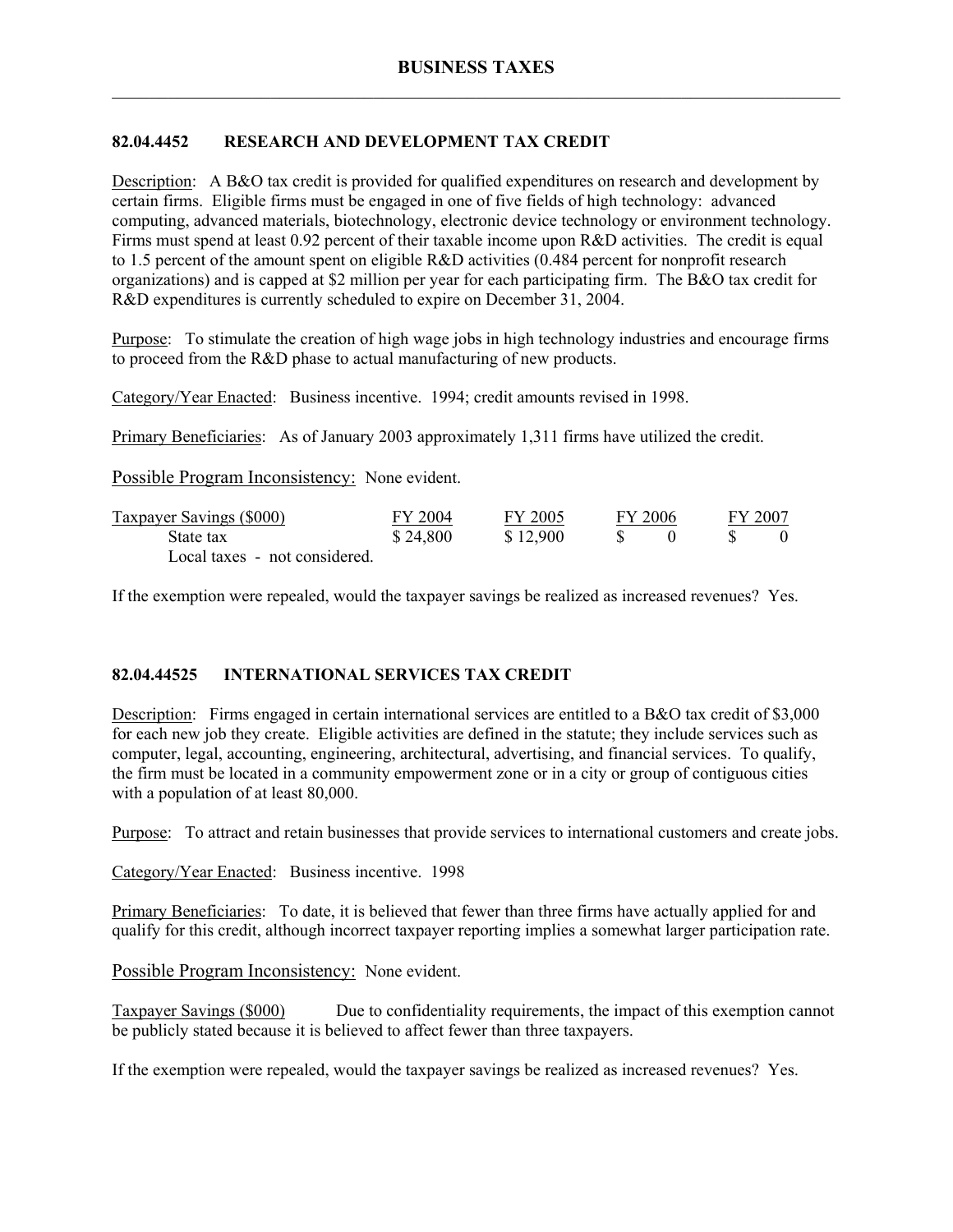## **82.04.4459 AGRICULTURAL FIELD BURNING**

Description: A credit is allowed against B&O tax liability for up to one-half of the cost of structures or equipment used to reduce the necessity of burning stubble in fields. These expenditures must be eligible for the sales tax exemption in RCW 82.08.840 and include structures or equipment used to gather, compact, process, store, transport, or incorporate straw into other products. The tax credit is currently scheduled to expire on January 1, 2006.

Purpose: To reduce emissions into the air resulting from burning the stubble from cereal grains or field and turf grass.

Category/Year Enacted: Agriculture. 2000

Primary Beneficiaries: Firms that remove stubble for farmers.

Possible Program Inconsistency: None evident.

Taxpayer Savings (\$000) Farmers generally do not have B&O tax liability, unless they make direct retail sales or process the products they grow. Thus, their expenditures for field burning equipment would likely not result in B&O tax credits. There are no known firms (e.g., manufacturers) taking the credit.

If the exemption were repealed, would the taxpayer savings be realized as increased revenues? Yes.

#### **82.04.4461 AIRCRAFT PRE-PRODUCTION EXPENDITURES**

Description: A B&O tax credit is allowed for research and design expenditures by manufacturers of aircraft or components of aircraft. The amount of credit is equal to 1.5 percent of qualified preproduction expenditures, including the costs to design a new manufacturing process, but not actual production-related costs. The tax credit is effective on the first of the month that an agreement is signed between the state and a manufacturer of a super-efficient airplane; such an agreement was signed on December 18, 2003, making the effective date December 1, 2003. The credits may be taken on and after July 1, 2005. The credit is scheduled to expire on July 1, 2024.

Purpose: To encourage siting of a new assembly plant for a super-efficient aircraft in this state.

Category/Year Enacted: Business incentive. 2003

Primary Beneficiaries: Aircraft manufacturers and suppliers of components of aircraft.

Possible Program Inconsistency: None evident.

| <b>Taxpayer Savings (\$000)</b> | FY 2004 | FY 2005 | FY 2006  | FY 2007  |
|---------------------------------|---------|---------|----------|----------|
| State tax                       |         |         | \$29,900 | \$10,300 |
| Local taxes - not considered.   |         |         |          |          |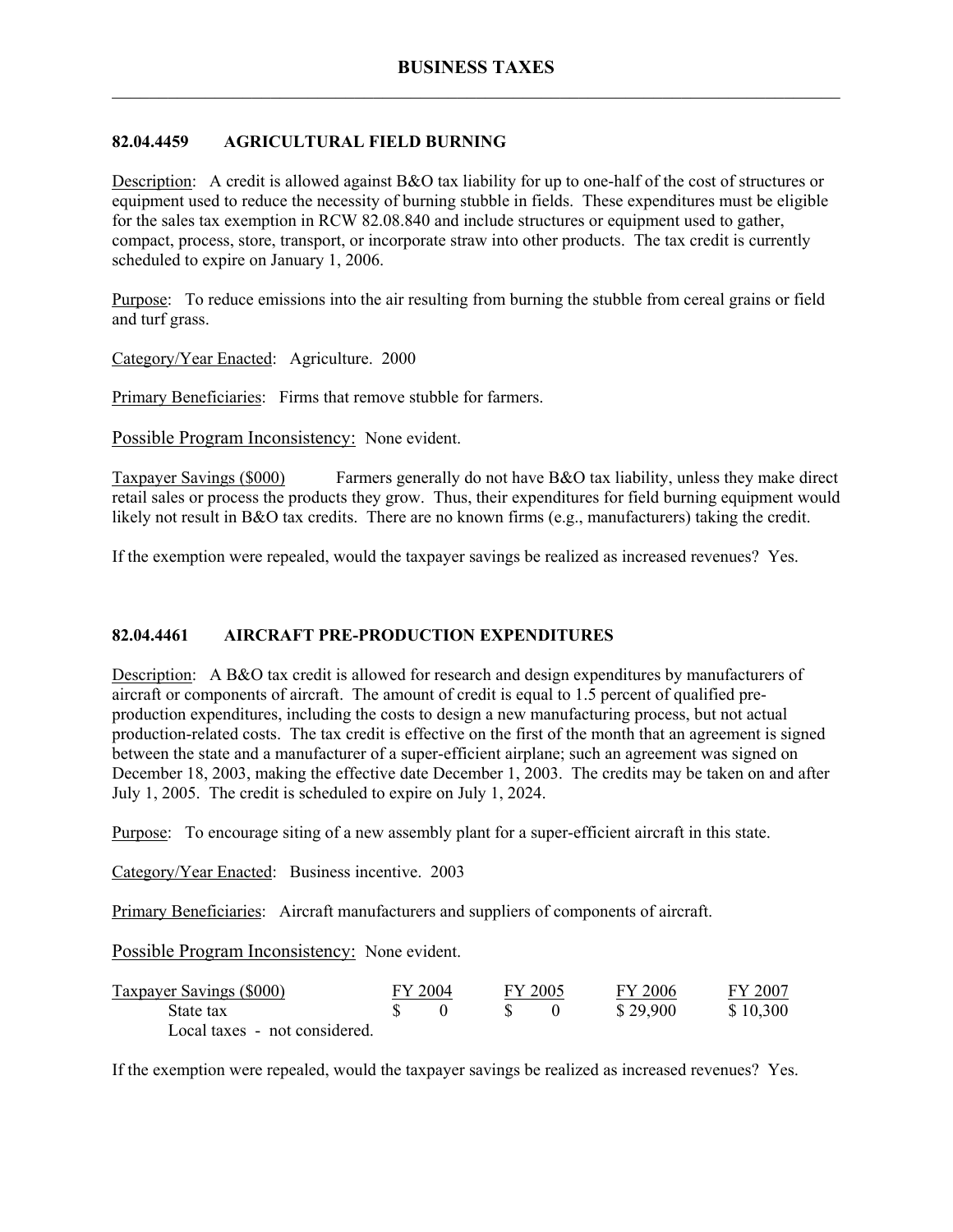#### **82.04.4462 AIRCRAFT PRE-PRODUCTION COMPUTER EXPENDITURES**

Description: A B&O tax credit is allowed for design and pre-production computer software and hardware expenditures by manufacturers of aircraft or components of aircraft. Eligible expenditures are those made between July 1, 1995 and the date that an agreement is signed between the state and a prospective manufacturer of a super-efficient airplane (this occurred on December 18, 2003). The credit is equal to 8.44 percent of the purchase price of the computer hardware and software. A maximum of \$10 million may be taken annually and the total lifetime credit for any one firm is \$20 million. The tax credit is effective on the first of the month an agreement is signed (i.e., December 1, 2003). The credit is scheduled to expire on July 1, 2024.

Purpose: To encourage siting of a new assembly plant for a super-efficient aircraft in this state.

Category/Year Enacted: Business incentive. 2003

Primary Beneficiaries: Aircraft manufacturers and suppliers of components of aircraft.

Possible Program Inconsistency: None evident.

| <b>Taxpayer Savings (\$000)</b> | FY 2004  | FY 2005 | FY 2006 | FY 2007 |  |
|---------------------------------|----------|---------|---------|---------|--|
| State tax                       | \$11,000 | \$9,400 |         |         |  |
| Local taxes - not considered.   |          |         |         |         |  |

If the exemption were repealed, would the taxpayer savings be realized as increased revenues? Yes.

#### **82.04.4463 PROPERTY TAXES PAID ON AIRCRAFT FACILITIES**

Description: A B&O tax credit is allowed for state and local property taxes paid by manufacturers of commercial aircraft or components of such aircraft. The credit applies to: (1) property tax on new structures and the land upon which they are located; (2) property tax on the increased value that is attributable to renovation or expansion of existing facilities; and (3) personal property tax on eligible manufacturing machinery. Property taxes eligible for the credit are those paid on construction or acquisition of equipment made after the effective date of this statute. The effective date is the first day of the month that an agreement is signed between the state and a prospective manufacturer of a superefficient airplane (the agreement was signed on December 18, 2003, thus the credit is effective on December 1, 2003). The credit is scheduled to expire on July 1, 2024.

Purpose: To encourage siting of a new assembly plant for a super-efficient aircraft in this state.

Category/Year Enacted: Business incentive. 2003

Primary Beneficiaries: Aircraft manufacturers and suppliers of components of aircraft.

Possible Program Inconsistency: None evident.

| <b>Taxpayer Savings (\$000)</b> | FY 2004 |    | FY 2005    | FY 2006 | FY 2007 |
|---------------------------------|---------|----|------------|---------|---------|
| State tax                       |         | S. | <b>200</b> | 900     | \$1,300 |
| Local taxes - not considered.   |         |    |            |         |         |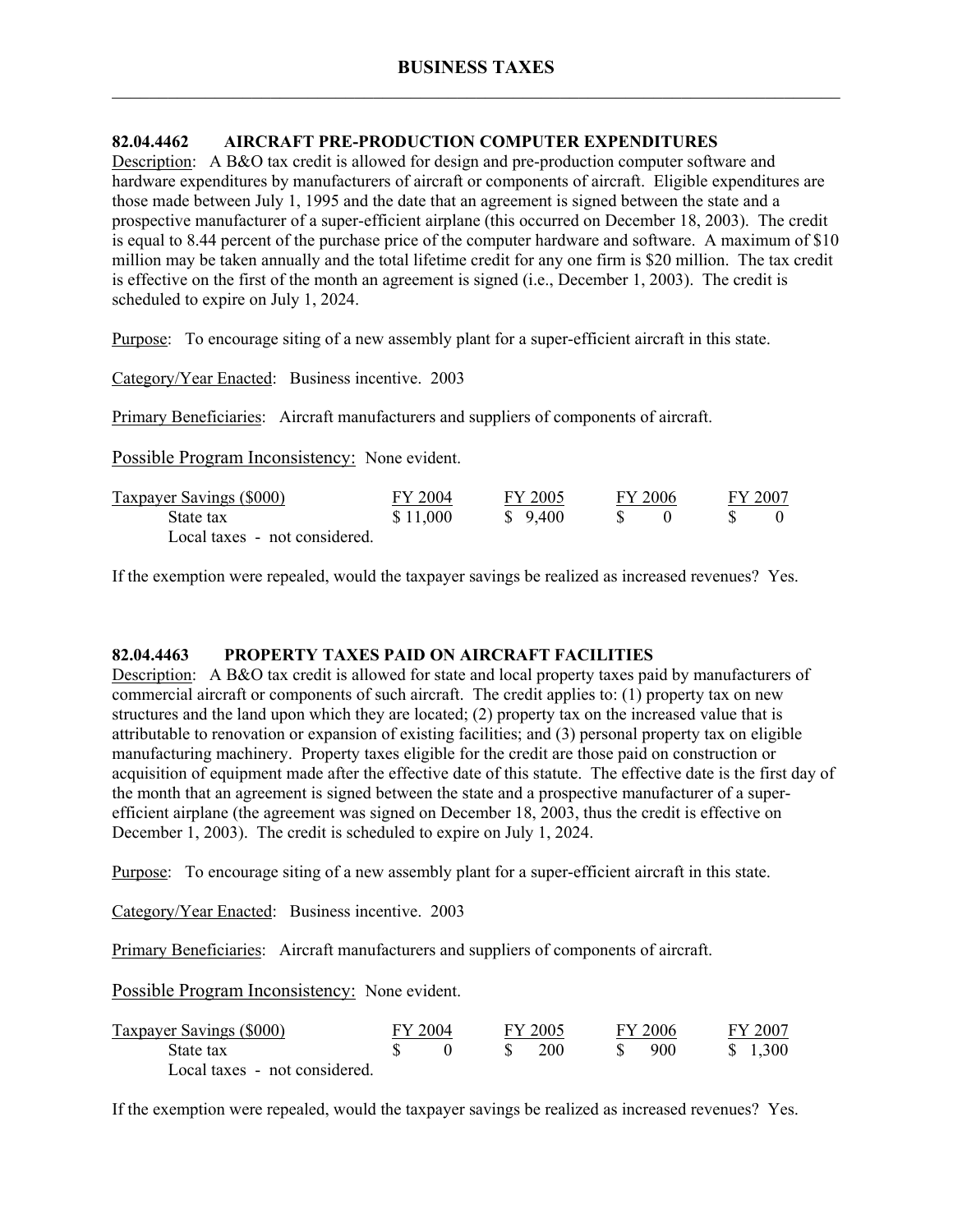## **82.04.447 NATURAL GAS FOR DSI CUSTOMERS**

Description: A credit against B&O tax is allowed for a direct service industry (DSI) firm that purchases electric power directly from the Bonneville Power Administration. The tax credit is equal to the amount of public utility tax paid on any natural gas purchased by the DSI to power a turbine in order to produce their own electric power. The tax credit lasts for 60 months and the firm must maintain its existing level of employment to take the credit.

Purpose: To encourage DSIs to continue manufacturing in Washington by constructing their own natural gas powered turbines after their BPA power contracts expire.

Category/Year Enacted: Business incentive. 2001

Primary Beneficiaries: To date, no firm has taken this tax credit.

Possible Program Inconsistency: None evident.

Taxpayer Savings (\$000) None.

If the exemption were repealed, would the taxpayer savings be realized as increased revenues? Yes, assuming some firms were actually taking the credit.

## **82.04.448 CREDIT FOR NEW SEMICONDUCTOR JOBS**

Description: A credit against B&O tax liability is allowed for manufacturers of semiconductor materials. The credit equals \$3,000 for each new job located in a new structure of a firm that produces materials for manufacturing semiconductors. Credit is allowed for up to eight consecutive years. The credit will be contingent upon commencement of commercial operations at a new semiconductor microchip fabrication plant with an investment in new buildings and equipment of at least \$1 billion. It is believed that such a condition will be met by January 1, 2006 and the tax credit is assumed to become effective then. The credit is scheduled to expire 12 years after the effective date.

Purpose: To encourage the retention of existing semiconductor firms in Washington and to attract similar businesses to this state.

Category/Year Enacted: Business incentive. 2003

Primary Beneficiaries: Approximately 20 firms in the semiconductor cluster are expected to benefit.

Possible Program Inconsistency: None evident.

| Taxpayer Savings (\$000)      | FY 2004 | FY 2005 |              | FY 2006 | FY 2007 |
|-------------------------------|---------|---------|--------------|---------|---------|
| State tax                     |         |         | $\mathbf{x}$ |         | - 360   |
| Local taxes - not considered. |         |         |              |         |         |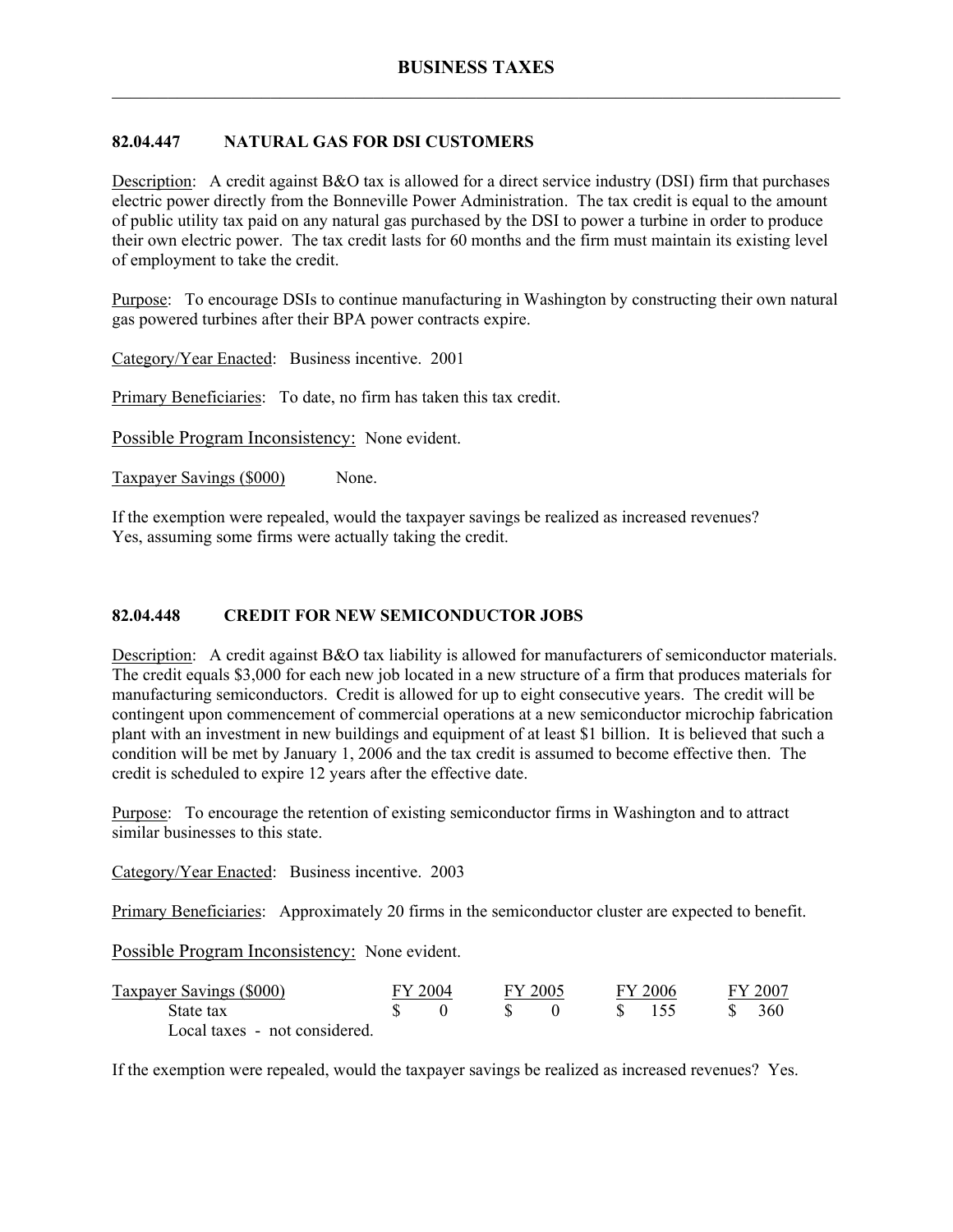### **82.35.050 COGENERATION FACILITIES**

Description: Cogeneration is defined as the sequential generation of electricity or mechanical power and useful heat from the same energy source or fuel. A B&O tax credit is provided equal to three percent of the cost of a cogeneration facility per year. The total credit is limited to 50 percent of the capital cost of the facility. The maximum facility cost for which a cogeneration credit may be applied is \$10 million.

Purpose: To promote cogeneration and save energy.

Category/Year Enacted: Business incentive. 1979; new applications were terminated in 1984.

Primary Beneficiaries: Approximately five cogeneration facilities have taken this credit.

Possible Program Inconsistency: None evident.

Taxpayer Savings (\$000) It is believed that the final credit authorized under this program was taken in 1998. No other firms are currently eligible, so the program has effectively terminated.

#### **82.62.030 NEW JOBS IN RURAL COUNTIES 82.62.045**

Description: A credit against B&O tax liability is provided for manufacturing, R&D or computer service firms that create new jobs in rural counties or community empowerment areas. Rural counties are defined as those with an average population density of less than 100 persons per square mile. The amount of the credit is \$2,000 for each new job created, unless the new position is paid wages (including benefits) of more than \$40,000 annually in which case the credit is \$4,000. To qualify the firm must increase its total employment in an eligible area by at least 15 percent. The amount of credit is capped at \$7.5 million annually for all firms.

Purpose: To encourage firms to expand in rural areas.

Category/Year Enacted: Business incentive. 1986

Primary Beneficiaries: Approximately 100 applicants per year.

Possible Program Inconsistency: None evident.

| <b>Taxpayer Savings (\$000)</b> | FY 2004 | FY 2005                | FY 2006  | FY 2007 |
|---------------------------------|---------|------------------------|----------|---------|
| State tax                       | \$2,736 | $\frac{1}{2}$ , 2, 773 | \$ 2.831 | \$2,888 |
| Local taxes - not considered.   |         |                        |          |         |